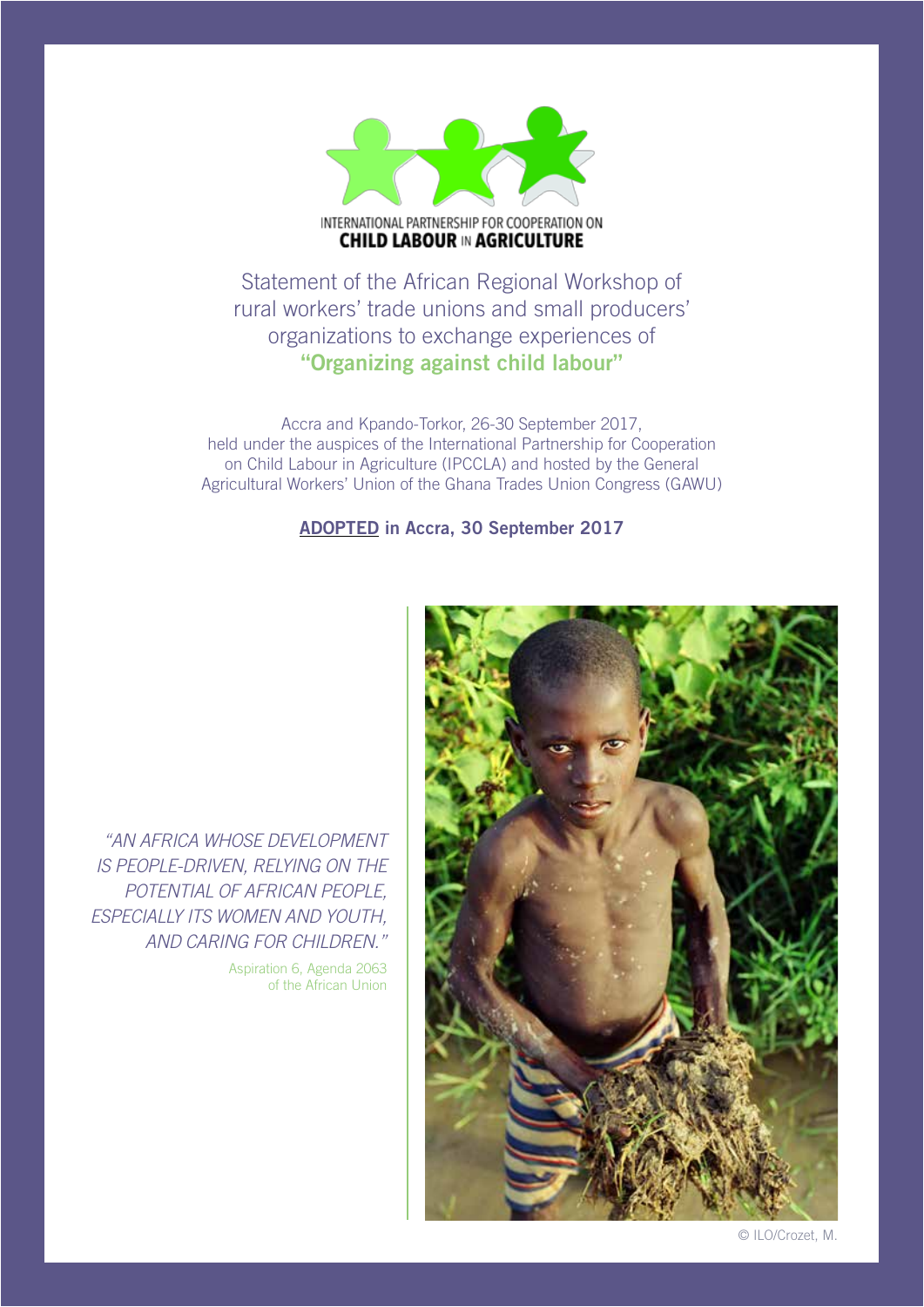"IN SEEKING TO MAINTAIN THE LINK BETWEEN SOCIAL PROGRESS AND ECONOMIC GROWTH, THE GUARANTEE O PERSONS CONCERNED TO CLAIM, FREELY AND ON THE BASIS OF EQUALITY OF OPPORTUNITY, THEIR FAIR SHARI

## *Preamble*

We, representatives of rural workers' trade unions, national trade union centres, and small producers' organizations, including cooperatives, from 13 countries in the African Region, have met in Ghana in a spirit of friendship, under the auspices of the International Partnership for Cooperation on Child Labour in Agriculture (IPCCLA), to exchange our experiences of organizing against child labour.

The IPCCLA was established in 2007 by the International Labour Organization (ILO), the Food and Agriculture Organization (FAO), the International Fund for Agricultural Development (IFAD); the International Food Policy Research Institute (IFPRI) of the Consultative Group on International Agricultural Research (CGIAR); and the International Union of Food, Agricultural, Hotel, Restaurant, Catering, Tobacco and Allied Workers' Associations (IUF).

We thank our hosts, the General Agricultural Workers' Union of the Ghana Trades Union Congress for the hospitality they have extended to us in Accra and in Kpando-Torkor.

Our organizations have different structures, with memberships in crop production, fishing, animal husbandry, forestry and aquaculture, producing diverse crops and products in diverse parts of local and global supply and value chains in the rural economy, both formal and informal. Yet we share a common commitment to support the sustainable eradication of child labour in agriculture and in the wider rural economy in the African Region by 2025 as proclaimed in Target 8.7 of the 2030 Sustainable Development Agenda.



© ILO/Crozet, M.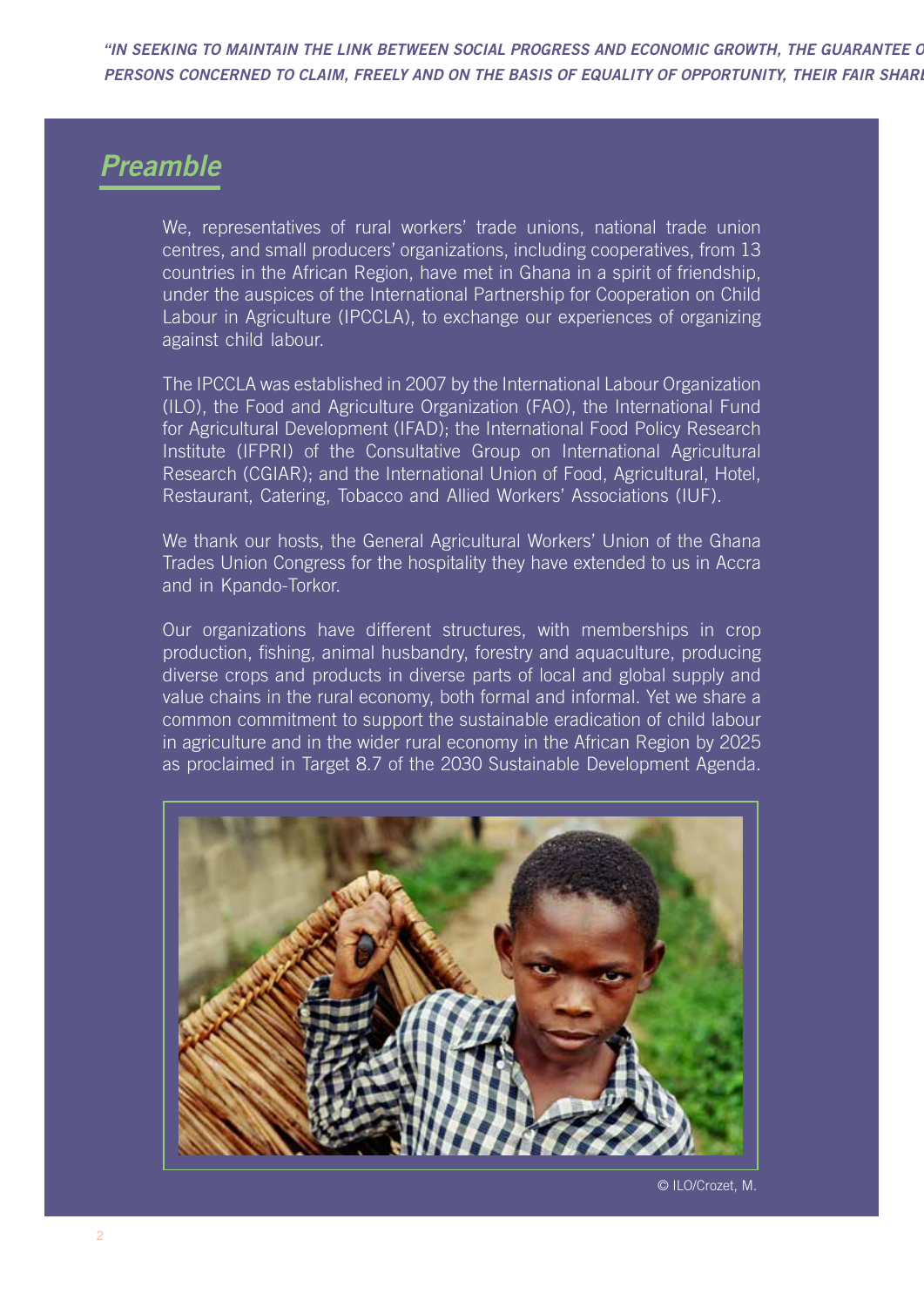*"IN SEEKING TO MAINTAIN THE LINK BETWEEN SOCIAL PROGRESS AND ECONOMIC GROWTH, THE GUARANTEE OF FUNDAMENTAL PRINCIPLES AND RIGHTS AT WORK IS OF PARTICULAR SIGNIFICANCE IN THAT IT ENABLES THE PERSONS CONCERNED TO CLAIM, FREELY AND ON THE BASIS OF EQUALITY OF OPPORTUNITY, THEIR FAIR SHARE OF THE WEALTH WHICH THEY HAVE HELPED TO GENERATE AND TO ACHIEVE FULLY THEIR HUMAN POTENTIAL."*

ILO Declaration on Fundamental Principles and Rights at Work, 1998.

## *A.The new Global Estimates of child labour, and child labour in African agriculture*

- **1.** We note that the new ILO Global Estimates of child labour for 2012-2016 indicate that 152 million are still in child labour around the world. Though the number is still declining, it is falling much more slowly than before. Unless this trend is reversed and progress is greatly accelerated, our goal of eliminating child labour by 2025 will not be reached.
- **2.** We are dismayed that, despite our efforts and despite the almost universal ratification by African member States<sup>1</sup> of ILO Convention no. 138 on minimum age and Convention no. 182 on the worst forms of child labour, the face of child labour - and particularly of child labour in agriculture - is increasingly the face of the African child. The new ILO Global Estimates indicate that child labour directly affects one in five of the children in our Region, in which the number in child labour has increased to 72 million. This is intolerable. Africa now accounts for 47 per cent of child labour worldwide - for the first time more than in any other region.



© ILO/Crozet, M.

**3.** Moreover, we note with concern that the number of children in child labour in agriculture worldwide has increased substantially to 108 million since 2012. We note that the vast majority of this is performed as unpaid family work because families depend on the income their children earn or because their enterprises depend on the work of their children in order to function. We note also that much of this work is hazardous. Child labour in agriculture now accounts for 71 per cent of all child labour worldwide and 85 per cent of all child labour in Africa. The 62 million children in child labour in African agriculture account for 40 per cent of all child labour in all sectors worldwide. Neither our region nor the wider world will reach SDG target 8.7 unless child labour in African agriculture receives the attention it requires.

<sup>&</sup>lt;sup>1</sup> Liberia and Somalia have yet to ratify ILO Convention No. 138; Eritrea has yet to ratify ILO Convention No. 182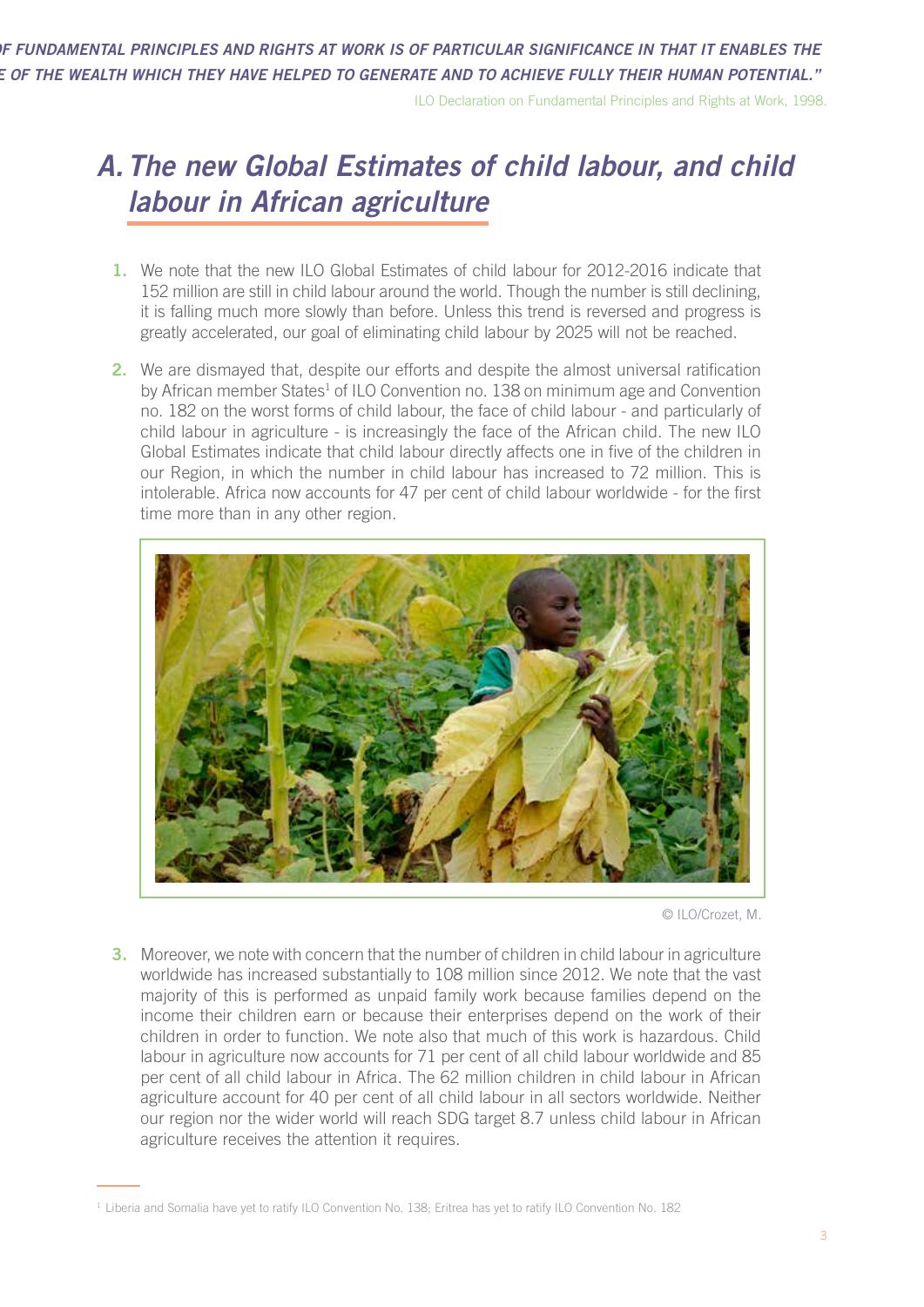- **4.** Alongside the global determination to eliminate forced labour, which affects 21.5 million adults, and the attention which must be paid to school-to-work transition of older children of legal working age and to ensuring for them a future of decent work in the rural economy, the needs of the 152 million children in child labour, including the 4.3 million child victims of forced child labour and trafficking, must be addressed.
- **5.** Some 73 million children in child labour worldwide are under the age of 12. We are particularly concerned that the needs of youngest children and their transition from early childhood to school are not being met. In particular, and as an urgent priority, appropriate measures must be taken to end the initial entry of children into child labour.



© ILO/Crozet, M.

## *B.Our shared experience and recommendations*

- **6.** Our direct experiences of child labour in our world of work demonstrate that child labour in African agriculture has both common and varied features.
- **7.** We note that it exists in low and middle-income countries alike and that family and community poverty, caused by inadequate incomes and absent or inadequate social protection and public services – not least universal, free, compulsory, quality education at least until the legal minimum age for work – are both causes and consequence of the intergenerational reproduction of child labour.
- **8.** We note that low incomes are caused by inadequate wages for paid workers, and by inadequate and fluctuating prices paid to small producers. This is especially true of informal employment relationships and informal enterprises. We also note that many family enterprises lack the investment, skills and inputs required to increase the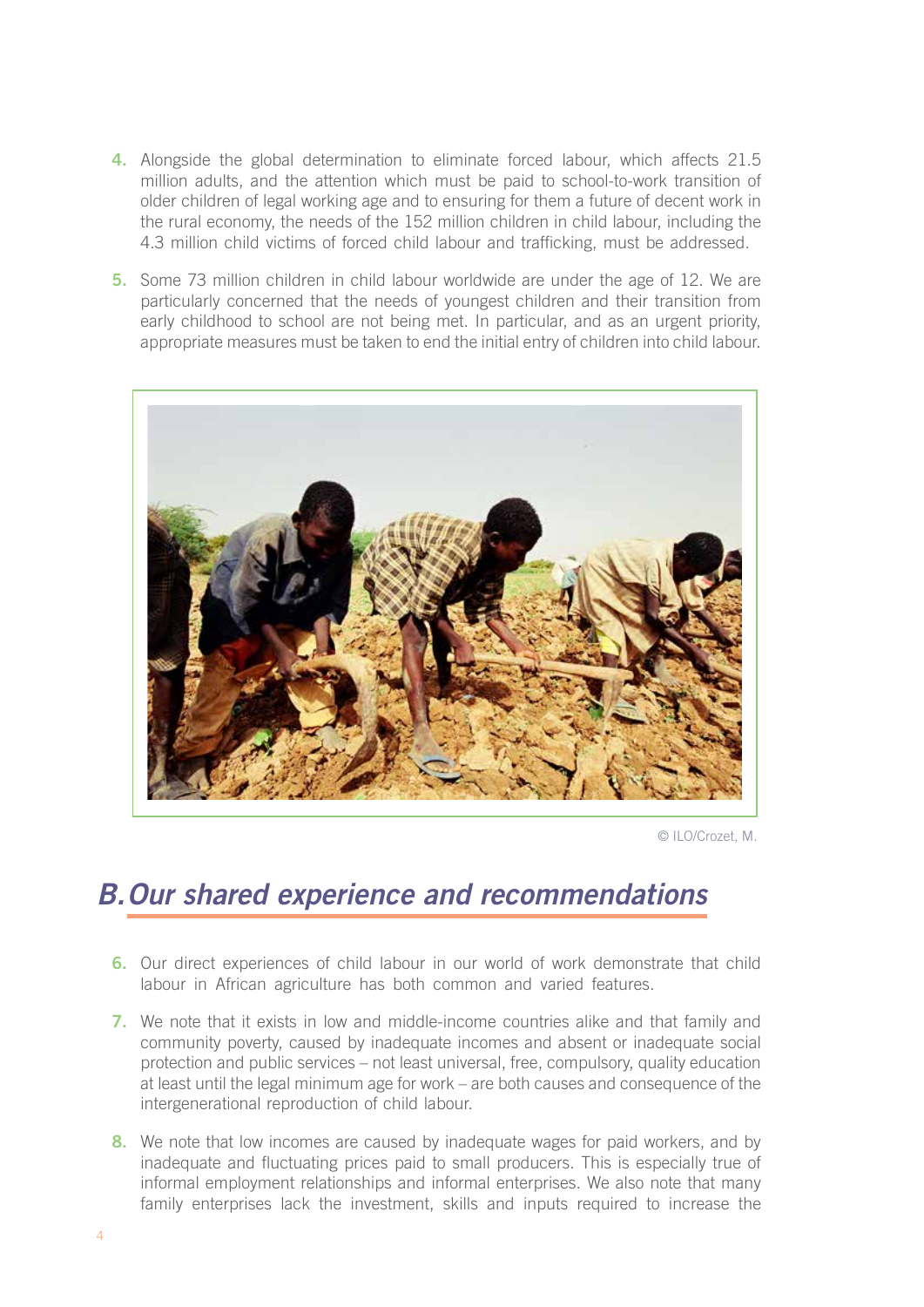productivity of adults and youth of working age, to end their dependence on the child labour of their children, and to promote their transition from the informal to the formal economy.

- **9.** We note that, in some countries in our Region, conflict, natural disasters or the HIV&AIDS pandemic continue to create orphans and child-headed households, who need appropriate and adequate social protection to counter their extreme vulnerability to child labour.
- **10.** Child labour is also driven by discrimination and social exclusion and represents a major brake on sustainable development in Africa and elsewhere. Women perform most of the work in the rural economy in the workplace and in the home - and their education and empowerment has exponentially beneficial effects on the wellbeing of families and communities. Yet many rural people, in particular women, are unable to access land or credit. Women and girls working in agriculture may be vulnerable to sexual violence and abuse.



© ILO/Crozet, M.

- **11.** The elimination of child labour is an essential component of our efforts to achieve all the SDGs and is, in turn, supported by them, in particular those concerning decent work, rural development, poverty reduction, food security, social protection, education, health, and just, inclusive and peaceful societies.
- **12.** We note also the rich and varied experiences of our organizations in our workplaces and communities and have met to exchange those experiences, in particular with regard to:
	- **a. sensitizing our members and their communities**, including traditional leaders, about child labour, through innovative use of communications, technology and media; not least:
		- **•** through the entry-points of awareness raising about hazardous work and occupational safety and health, including the use of pesticides. A workplace that is not safe for adults cannot be safe for a child; and
		- **•** financial literacy; and
		- **•** countering those traditional and religious beliefs that are inimical to children's human rights;
	- **b. supporting the self-organization of those who earn their livelihoods in the rural economy** by strengthening our organizations, including by opening membership to informal economy and own-account workers and by modifying our dues systems accordingly;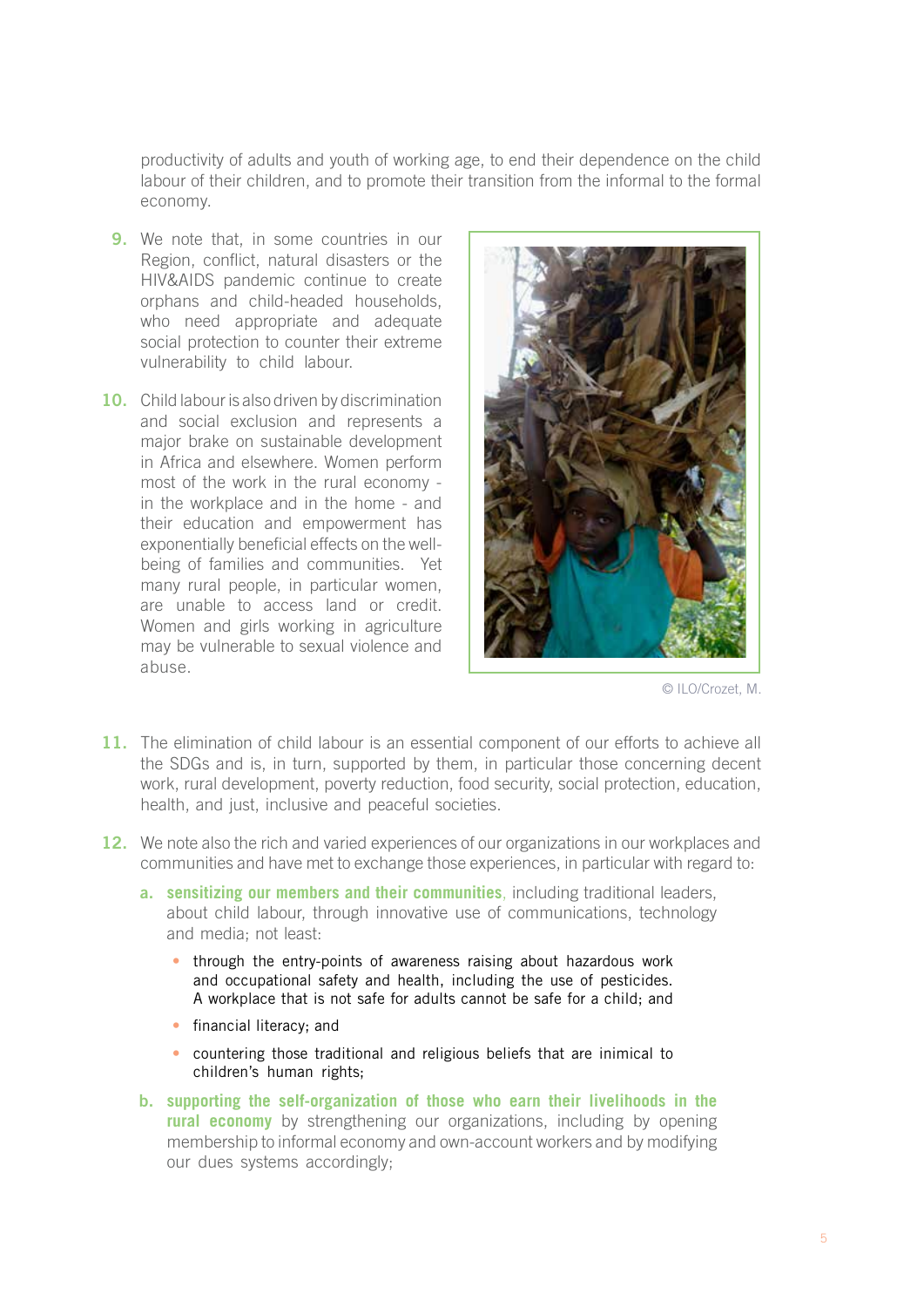- **c. strengthening of our collective, representative voice**, including for:
	- **•** collective bargaining with employers, not least in plantation agriculture; and
	- **•** product price negotiations to improve adult incomes; and
	- **•** to influence and promote relevant public policies, legislation and regulation, including mainstreaming child labour concerns in national, sectoral and district policies and their implementation; and for
- **d. ending the dependence on child labour of family farms and enterprises** through the upgrading of skills, access to inputs and credit, including through the development of community savings and credit unions, sustainable and appropriate technologies and alternative practices, so they improve often low productivity and become viable enough to employ adults in decent work.
- 13. Our organizations are committed through our policies, grass-roots organizing, bargaining and business practices – to supporting the eradication of child labour in the rural economy. Where we are present and active in the rural economy and where we are able to participate fully in social dialogue in its various forms, child labour is absent or less prevalent. We have identified common elements of our organizations' promising practice that have contributed to progress. We have developed successful, innovative models – among them sectoral agreements, integrated community and area-based approaches, and strategies for upgrading enterprises, which we have discussed and learned from in our workshop in Accra.
- **14.** We note however that, in some countries of our region, barriers exist in law or practice to the full exercise of our universal right of freedom of association, and gaps in legislation persist. These constraints hinder our organizations from representing our members:
	- a. in negotiations with employers for better wages and conditions; and
	- **b.** with buyers for better purchasing practices and fair prices for our products; and from
	- c. strengthening our collective voice and the voice of the communities in which our members live and work – to demand that governments and public authorities meet their obligations with regards to the provision of social security and public services, including public education and health services for all. All governments in the Region should ratify and implement ILO Conventions nos. 87 and 98 on freedom of association and the right to collective bargaining.
- **15.** We remind the world that the agricultural sector is essential for its food security and yet many of our members and their communities are threatened by food insecurity. Food security requires a productive agricultural workforce with the prospect of decent working lives and livelihoods. Respect for agricultural work in the education system and wider society, the professionalization and upgrading of skills in agriculture, and the promotion of decent youth employment are essential. Diversification and investment in food-processing and infrastructure, which add quality and value to locally grown produce, and improved market access can contribute significantly to economic growth, industrialization and decent jobs in rural areas, and reduce pressures for rural-urban migration.
- **16.** Education provision, in particular in rural areas, must be improved to ensure enrolment, attendance, achievement and to combat drop out. Free, quality, compulsory, public education for all children, at least until the minimum legal age for work, requires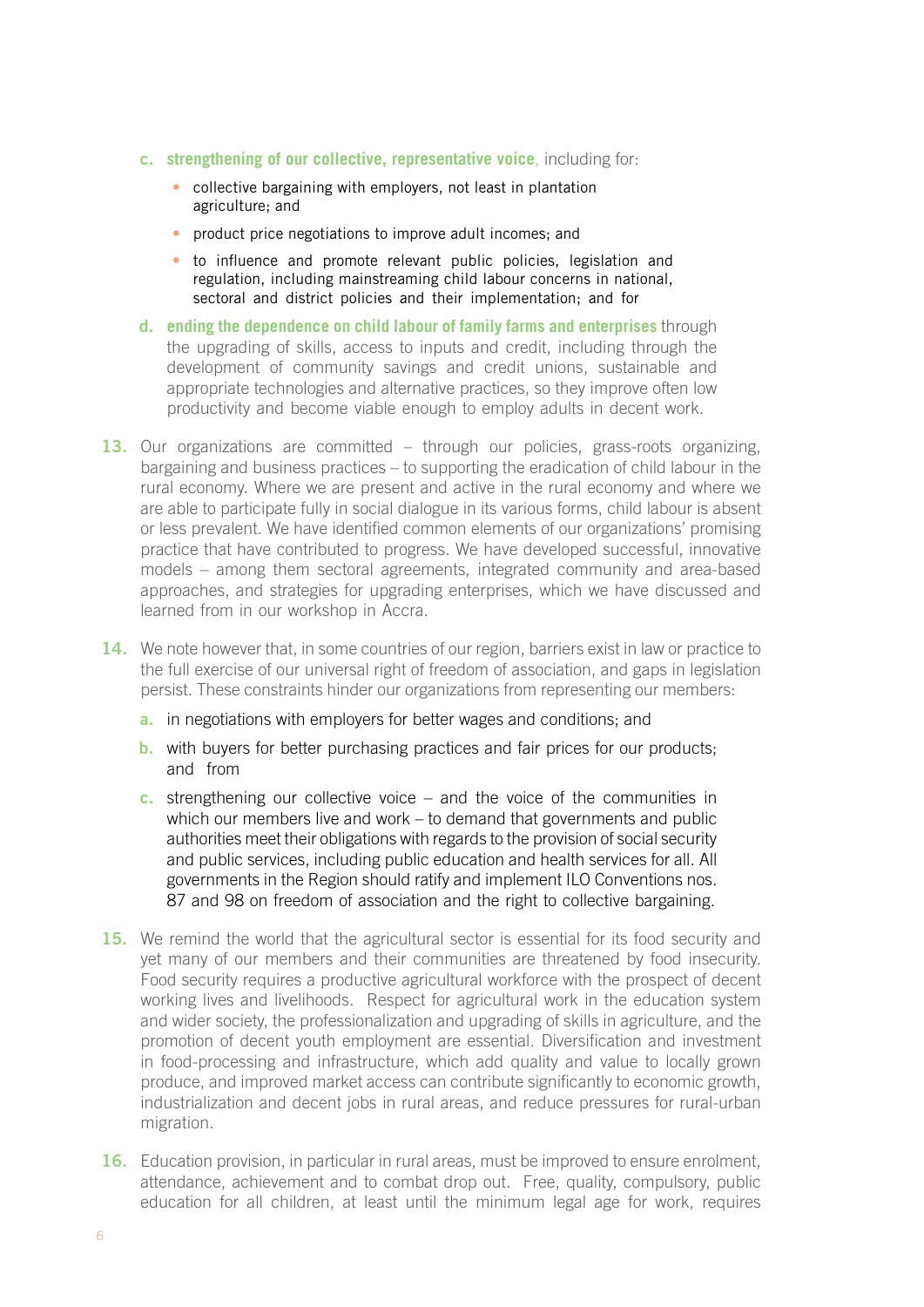significant investment in safe, child-friendly and accessible schools; decent work for teachers and other education workers; and improved and wide curricula and teaching skills that respect the importance of work in agriculture. Farmer field schools for adults and youth, and enhanced technical and business education provision in rural areas have a key role to play. In addition, more resources must be allocated to ensure universal, functional literacy and numeracy, including of adults.

- **17.** Attention must be paid to those youth above the minimum age for work but still under 18 and who are neither in employment nor in education or training. Ensuring that they are either in decent youth employment or in continuing quality education or training is essential for their own social and economic rights. It is also urgently needed to protect them against vulnerability to forces of violent extremism, which are present in a number of our countries and which are also a cause of forced displacement.
- **18.** Strategies must be developed to mitigate the loss of agricultural land to urban expansion and desertification, which are also causing rural unemployment and migration and displacement from rural to urban areas, where children are vulnerable to entering child labour in the urban informal economy.
- **19.** Safe and sustainable work in agriculture requires the ratification and implementation of relevant international instruments, including the ILO Conventions on labour inspection, rural workers, and occupational safety and health in agriculture,<sup>2</sup> the Rotterdam Convention and the FAO/WHO International Code of Conduct on Pesticide Management; the FAO Voluntary Guidelines for Securing Sustainable Small-Scale Fisheries; and the OECD-FAO Guidance for Responsible Agricultural Supply Chains. Labour inspection and agricultural extension services have crucial roles to play in combating child labour and in reaching rural communities and workplaces, ensuring respect for other labour rights and supporting the upgrading of enterprises. Governance and management of small producer production, as well as improved working conditions, productivity and incomes can be assisted by the promotion of well-functioning and democratic cooperatives in line with ILO Recommendation no. 193.
- **20.** Governments and public authorities bear the primary responsibility for implementing policies to combat child labour, which should be developed and enhanced through tripartite social dialogue. Mainstreaming child labour prevention and remediation into relevant public policies and national budgets concerning decent work, labour markets and value chains; respect for all fundamental rights at work; agricultural sector development including investment in appropriate technologies, support for small producer organizations and the expansion of democratic cooperatives; poverty reduction and food security; social security and other public service provision, in particular education and health, requires appropriate national budget allocations, better inter-ministerial cooperation and improved functioning of national tripartite (plus) steering committees on child labour.
- **21.** Multinational and national enterprises should comply with the terms of the ILO Tripartite Declaration on Multinational Enterprises and Social Policy and with the UN Guiding Principles on Business and Human Rights and integrate fully the promotion of decent work and the eradication of child labour into their business activities.

<sup>&</sup>lt;sup>2</sup> These include the following Conventions (and their accompanying Recommendations): 110 on plantations; 129 on labour inspection in agriculture; 141 on rural workers' organizations; 184 on safety and health in agriculture, 188 on work in fishing; and Recommendation 132 on tenants and share-croppers.